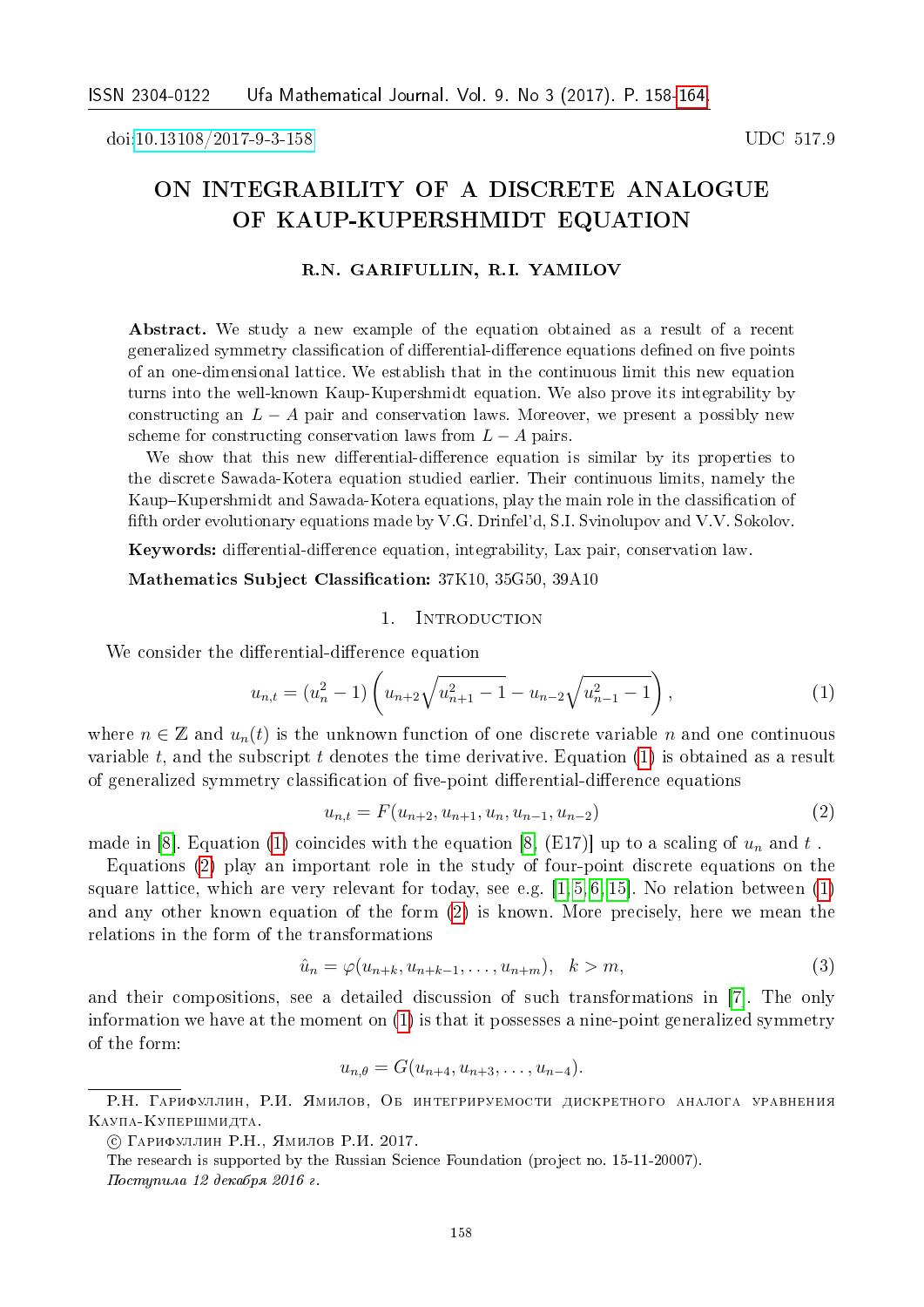In this article we study equation [\(1\)](#page-0-0) in details. In Section [2](#page-1-0) we find its continuous limit, which is the well-known Kaup-Kupershmidt equation [\[4,](#page-5-5) [10\]](#page-5-6):

<span id="page-1-4"></span>
$$
U_{\tau} = U_{xxxxx} + 5UU_{xxx} + \frac{25}{2}U_xU_{xx} + 5U^2U_x, \tag{4}
$$

where the subscripts  $\tau$  and  $x$  denote  $\tau$  and  $x$  partial derivatives. In order to justify the integrability of [\(1\)](#page-0-0), we construct an  $L - A$  pair in Section [3](#page-2-0) and in Section [4,](#page-3-0) we show that it provides an infinity hierarchy of conservation laws. In Section [5](#page-4-0) we discuss possible generalizations of a scheme for constructing the conservation laws, which is formulated in Section [4](#page-3-0) for equation [\(1\)](#page-0-0).

## 2. CONTINUOUS LIMIT

<span id="page-1-0"></span>In the continuous limit, most of the equations of form [\(2\)](#page-0-1) presented in [\[8\]](#page-5-0) turns into the Korteweg-de Vries equation. The exceptions are [\(1\)](#page-0-0) and the following two equations:

<span id="page-1-1"></span>
$$
u_{n,t} = u_n^2 (u_{n+2} u_{n+1} - u_{n-1} u_{n-2}) - u_n (u_{n+1} - u_{n-1}),
$$
\n(5)

<span id="page-1-2"></span>
$$
u_{n,t} = (u_n + 1) \left( \frac{u_{n+2}u_n(u_{n+1}+1)^2}{u_{n+1}} - \frac{u_{n-2}u_n(u_{n-1}+1)^2}{u_{n-1}} + (1+2u_n)(u_{n+1}-u_{n-1}) \right), \quad (6)
$$

which correspond to equations  $(E15)$  and  $(E16)$  in [\[8\]](#page-5-0). Equation [\(5\)](#page-1-1) is known for a long time [\[17\]](#page-6-2). Equation [\(6\)](#page-1-2) was found recently in [\[2\]](#page-5-7) and it is related to [\(5\)](#page-1-1) by a composition of transformations of the form [\(3\)](#page-0-2). In the continuous limit, these three equations correspond to the fifth order equations of the form:

<span id="page-1-3"></span>
$$
U_{\tau} = U_{xxxxx} + F(U_{xxxx}, U_{xxx}, U_{xx}, U_x, U).
$$
\n
$$
(7)
$$

There is a complete list of integrable equations [\(7\)](#page-1-3), see [\[3,](#page-5-8) [11,](#page-6-3) [14\]](#page-6-4). Two equations play the main role there, namely, [\(4\)](#page-1-4) and the Sawada-Kotera equation [\[16\]](#page-6-5):

<span id="page-1-5"></span>
$$
U_{\tau} = U_{xxxxx} + 5UU_{xxx} + 5U_xU_{xx} + 5U^2U_x.
$$
\n(8)

All the other are transformed into these two by transformations of the form:

$$
\hat{U} = \Phi(U, U_x, U_{xx}, \dots, U_{x...x}).
$$

It is known [\[1\]](#page-5-1) that in the continuous limit equation [\(5\)](#page-1-1) becomes the Sawada-Kotera equation [\(8\)](#page-1-5). The other results below are new.

Using the substitution

<span id="page-1-6"></span>
$$
u_n(t) = \frac{2\sqrt{2}}{3} + \frac{\sqrt{2}}{16}\varepsilon^2 U\left(\tau - \frac{9}{80}\varepsilon^5 t, x + \frac{2}{3}\varepsilon t\right), \quad x = \varepsilon n,\tag{9}
$$

in equation [\(1\)](#page-0-0), as  $\varepsilon \to 0$  we get the Kaup-Kupershmidt equation [\(4\)](#page-1-4).

It is interesting that equation [\(6\)](#page-1-2) has two different continuous limits. The substitution

<span id="page-1-7"></span>
$$
u_n(t) = -\frac{4}{3} - \varepsilon^2 U\left(\tau - \frac{18}{5}\varepsilon^5 t, x + \frac{4}{3}\varepsilon t\right), \quad x = \varepsilon n,\tag{10}
$$

in [\(6\)](#page-1-2) leads us to equation [\(4\)](#page-1-4), while the substitution

<span id="page-1-8"></span>
$$
u_n(t) = -\frac{2}{3} + \varepsilon^2 U\left(\tau - \frac{18}{5}\varepsilon^5 t, x + \frac{4}{3}\varepsilon t\right), \quad x = \varepsilon n,\tag{11}
$$

gives rise to equation [\(8\)](#page-1-5). As well as [\(1\)](#page-0-0), equation [\(6\)](#page-1-2) deserves further study.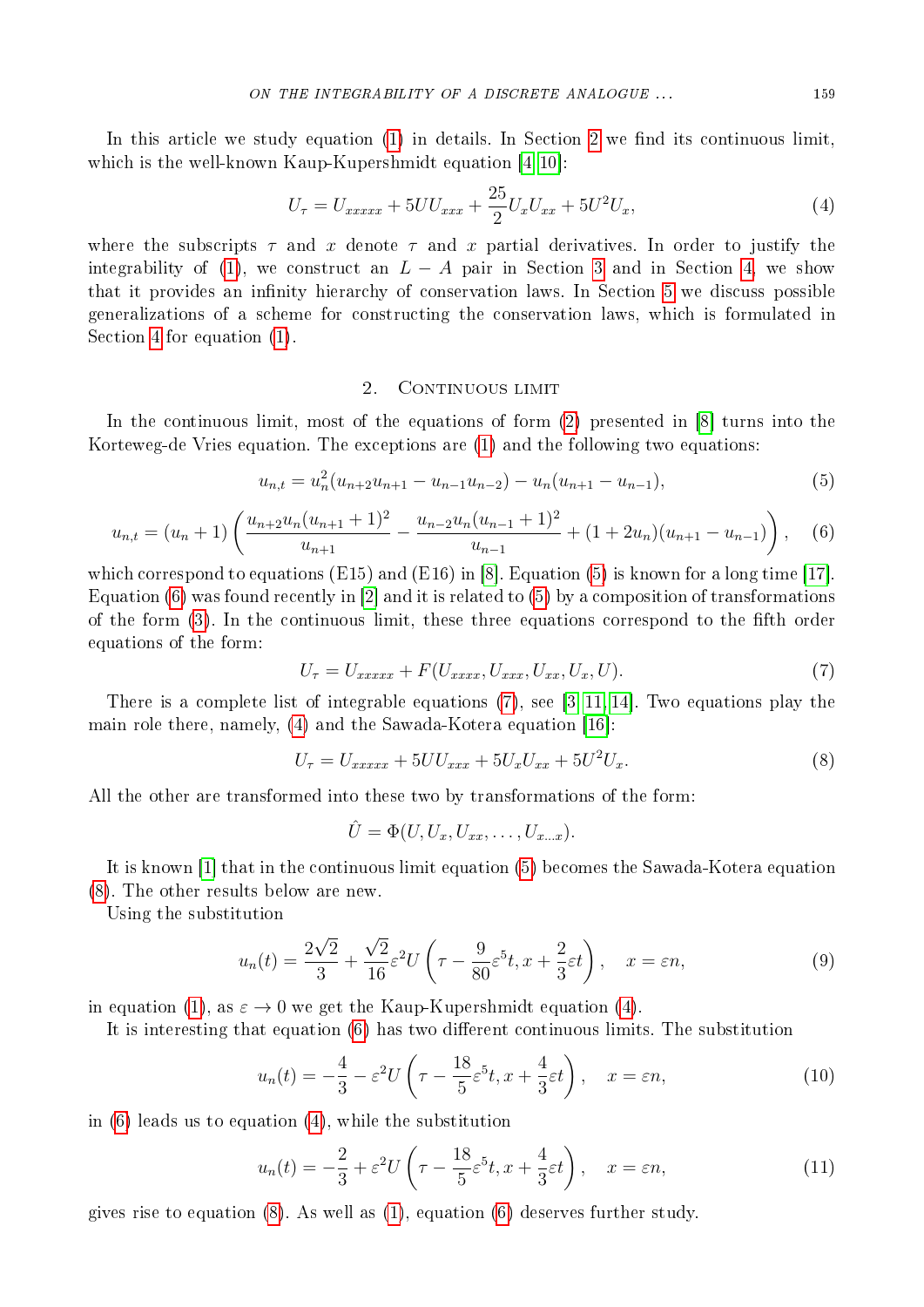In conclusion, let us present a picture that shows the link between discrete and continuous equations:



<span id="page-2-0"></span>As the continuous limit shows, the integrability properties of equation [\(1\)](#page-0-0) should be close to those of equation [\(5\)](#page-1-1). Following the  $L - A$  pair [\[1,](#page-5-1) (15,17)], we look for an  $L - A$  pair of the form:

<span id="page-2-1"></span>
$$
L_n \psi_n = 0, \quad \psi_{n,t} = A_n \psi_n \tag{12}
$$

with the operator  $L_n$  of the form:

$$
L_n = l_n^{(2)}T^2 + l_n^{(1)}T + l_n^{(0)} + l_n^{(-1)}T^{-1},
$$

where  $l_n^{(k)},\ k=-1,0,1,2,$  depend on finitely many functions  $u_{n+j}.$  Here  $T$  is the shift operator:  $Th_n = h_{n+1}$ . In this case the operator  $A_n$  can be chosen as

$$
A_n = a_n^{(1)}T + a_n^{(0)} + a_n^{(-1)}T^{-1}.
$$

The compatibility condition for the system [\(12\)](#page-2-1) is

<span id="page-2-4"></span>
$$
\frac{d(L_n\psi_n)}{dt} = (L_{n,t} + L_n A_n)\psi_n = 0
$$
\n(13)

and it must be satisfied on virtue of equations [\(1\)](#page-0-0) and  $L_n \psi_n = 0$ .

If we suppose that the coefficients  $l_n^{(k)}$  depend on  $u_n$  only, as in [\[1\]](#page-5-1), we can see that  $a_n^{(k)}$  depend on  $u_{n-1}$ ,  $u_n$  only. However, in this case the problem has no solution. This is why we proceed to the case when the functions  $l_n^{(k)}$  depend on  $u_n, u_{n+1}$ . Then the coefficients  $a_n^{(k)}$  must depend on  $u_{n-1}, u_n, u_{n+1}$ . In this case we succeeded to find the operators  $L_n$  and  $A_n$  with one irremovable arbitrary constant  $\lambda$  playing the role of a spectral parameter:

<span id="page-2-2"></span>
$$
L_n = u_n \sqrt{u_{n+1}^2 - 1} T^2 + u_{n+1} T + \lambda \left( u_n - u_{n+1} \sqrt{u_n^2 - 1} T^{-1} \right), \tag{14}
$$

<span id="page-2-3"></span>
$$
A_n = \frac{\sqrt{u_n^2 - 1}}{u_n} \left( \sqrt{u_n^2 - 1} (u_{n+1}T + u_{n-1}T^{-1}) - \lambda^{-1} u_{n-1}T + \lambda u_{n+1}T^{-1} \right).
$$
 (15)

The  $L - A$  pair [\(12](#page-2-1)[,14,](#page-2-2)[15\)](#page-2-3) can be rewritten in the standard matrix form with  $3 \times 3$  matrices  $\tilde{L}_n, \tilde{A}_n$ :

$$
\Psi_{n+1} = \tilde{L}_n \Psi_n, \quad \Psi_{n,t} = \tilde{A}_n \Psi_n.
$$

Here a new spectral function is given by

$$
\Psi_n = 2^{-n} \begin{pmatrix} \frac{\sqrt{u_n^2 - 1}}{u_n} \psi_{n+1} \\ \psi_n \\ \psi_{n-1} \end{pmatrix},
$$

and the matrices  $\tilde{L}_n, \tilde{A}_n$  read:

<span id="page-2-5"></span>
$$
\tilde{L}_n = \begin{pmatrix} -\frac{1}{\sqrt{u_n^2 - 1}} & -\frac{\lambda}{u_{n+1}} & \frac{\lambda \sqrt{u_n^2 - 1}}{u_n} \\ \frac{u_n}{\sqrt{u_n^2 - 1}} & 0 & 0 \\ 0 & 1 & 0 \end{pmatrix},
$$
\n(16)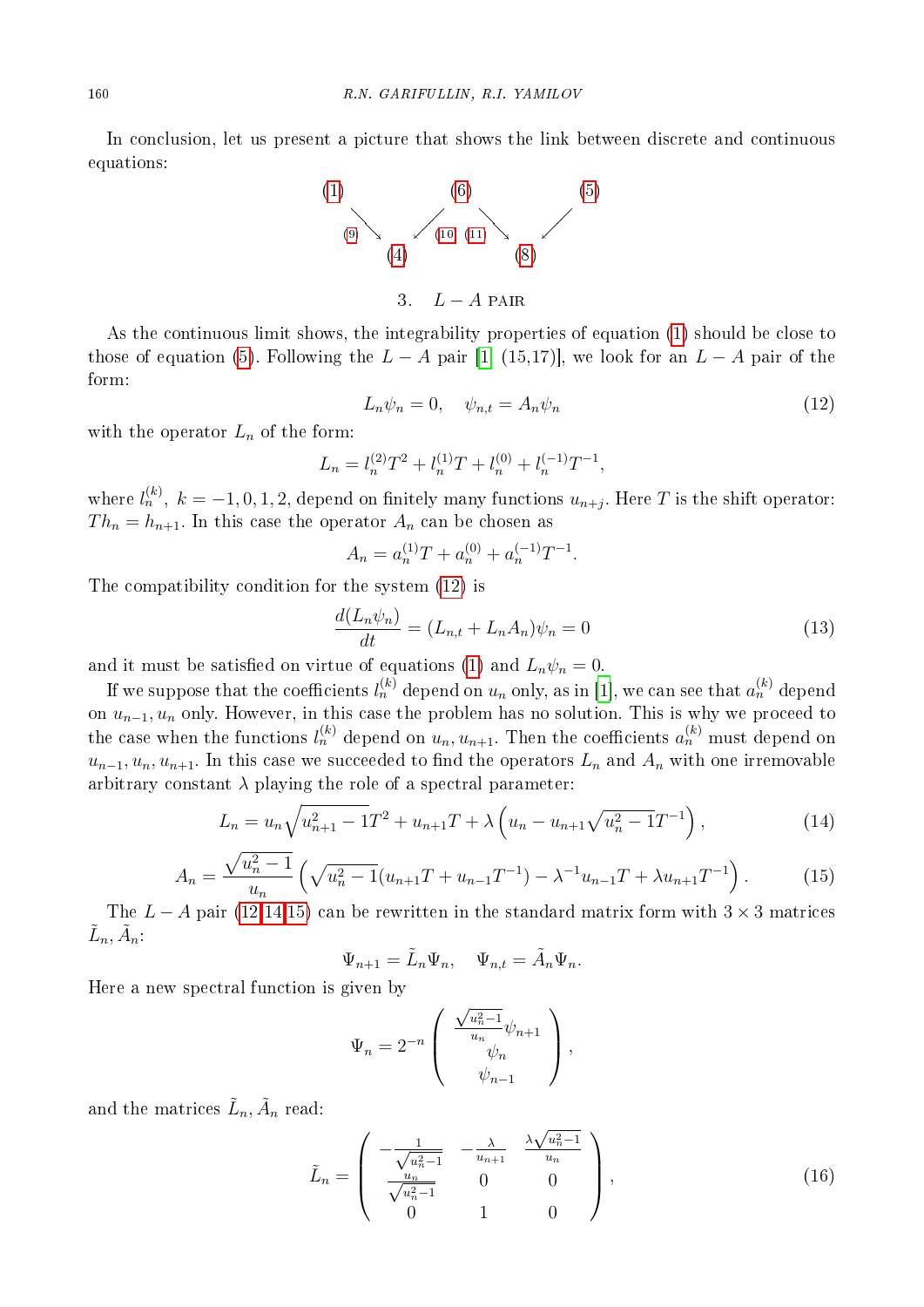<span id="page-3-1"></span>
$$
\tilde{A}_n = \begin{pmatrix}\n\lambda^{-1} - \frac{u_{n-2}}{u_n} \sqrt{u_{n-1}^2 - 1} & u_{n+1} \sqrt{u_n^2 - 1} & \frac{(u_n^2 - 1)(\lambda u_{n+2} \sqrt{u_{n+1}^2 - 1} - u_n)}{u_n^2} \\
u_{n+1} \sqrt{u_n^2 - 1} - \lambda^{-1} u_{n-1} & 0 & \frac{\lambda u_{n+1} \sqrt{u_n^2 - 1} + u_{n-1} (u_n^2 - 1)}{u_n} \\
u_n + \lambda^{-1} u_{n-2} \sqrt{u_{n-1}^2 - 1} & u_n u_{n-1} & \lambda + \frac{u_{n-2}}{u_n} \sqrt{u_{n-1}^2 - 1}\n\end{pmatrix}.
$$
\n(17)

In this case, unlike [\(13\)](#page-2-4), the compatibility condition can be represented in matrix form:

$$
\tilde{L}_{n,t} = \tilde{A}_{n+1}\tilde{L}_n - \tilde{L}_n\tilde{A}_n
$$

without using the spectral function  $\Psi_n$ .

There are two methods for constructing the conservation laws by using such matrix  $L - A$ pairs [\[5,](#page-5-2) [9,](#page-5-9) [12\]](#page-6-6). However, we do not see how to apply those methods in case of matrices [\(16\)](#page-2-5) and [\(17\)](#page-3-1). In the next section, we shall use a different scheme for constructing conservation laws from the  $L - A$  pair [\(12\)](#page-2-1), and this scheme seems to be new.

### 4. Conservation laws

<span id="page-3-0"></span>The structure of operators [\(14,](#page-2-2)[15\)](#page-2-3) allows us to rewrite  $L - A$  pair [\(12\)](#page-2-1) in form of the Lax pair. The operator  $L_n$  depends linearly on  $\lambda$ :

<span id="page-3-6"></span>
$$
L_n = P_n - \lambda Q_n,\tag{18}
$$

where

$$
P_n = u_n \sqrt{u_{n+1}^2 - 1} T^2 + u_{n+1} T, \quad Q_n = u_{n+1} \sqrt{u_n^2 - 1} T^{-1} - u_n.
$$

Introducing  $\hat{L}_n = Q_n^{-1} P_n$ , we get an equation of the form:

<span id="page-3-2"></span>
$$
\hat{L}_n \psi_n = \lambda \psi_n. \tag{19}
$$

The functions  $\lambda \psi_n$  and  $\lambda^{-1} \psi_n$  in the second equation of [\(12\)](#page-2-1) can be expressed in terms of  $\hat{L}_n$ and  $\psi_n$  by using [\(19\)](#page-3-2) and its consequence  $\lambda^{-1}\psi_n = \hat{L}_n^{-1}\psi_n$ . As a result we have:

<span id="page-3-3"></span>
$$
\psi_{n,t} = \hat{A}_n \psi_n,\tag{20}
$$

where

$$
\hat{A}_n = \frac{\sqrt{u_n^2 - 1}}{u_n} \left( \sqrt{u_n^2 - 1} (u_{n+1}T + u_{n-1}T^{-1}) - u_{n-1}T P_n^{-1} Q_n + u_{n+1}T^{-1} Q_n^{-1} P_n \right).
$$

It is important that new operators  $\hat{L}_n$  and  $\hat{A}_n$  in the  $L-A$  pair [\(19](#page-3-2)[,20\)](#page-3-3) are independent of the spectral parameter  $\lambda$ . For this reason, the compatibility condition can be written in the operator form without using  $\psi$ -function:

<span id="page-3-4"></span>
$$
\hat{L}_{n,t} = \hat{A}_n \hat{L}_n - \hat{L}_n \hat{A}_n = [\hat{A}_n, \hat{L}_n],
$$
\n(21)

i.e., now it is of the form of the Lax equation. The difference between this  $L - A$  pair and well-known Lax pairs for the Toda and Volterra equations is that now the operators  $\hat{L}_n$  and  $\hat{A}_n$ are nonlocal. Nevertheless, using the definition of inverse operators being linear:

<span id="page-3-5"></span>
$$
P_n P_n^{-1} = P_n^{-1} P_n = 1, \quad Q_n Q_n^{-1} = Q_n^{-1} Q_n = 1,\tag{22}
$$

by straightforward calculations we can check that [\(21\)](#page-3-4) holds true.

The conservation laws of equation [\(1\)](#page-0-0), which are expressions of the form

$$
\rho_{n,t}^{(k)} = (T - 1)\sigma_n^{(k)}, \ k \geq 0,
$$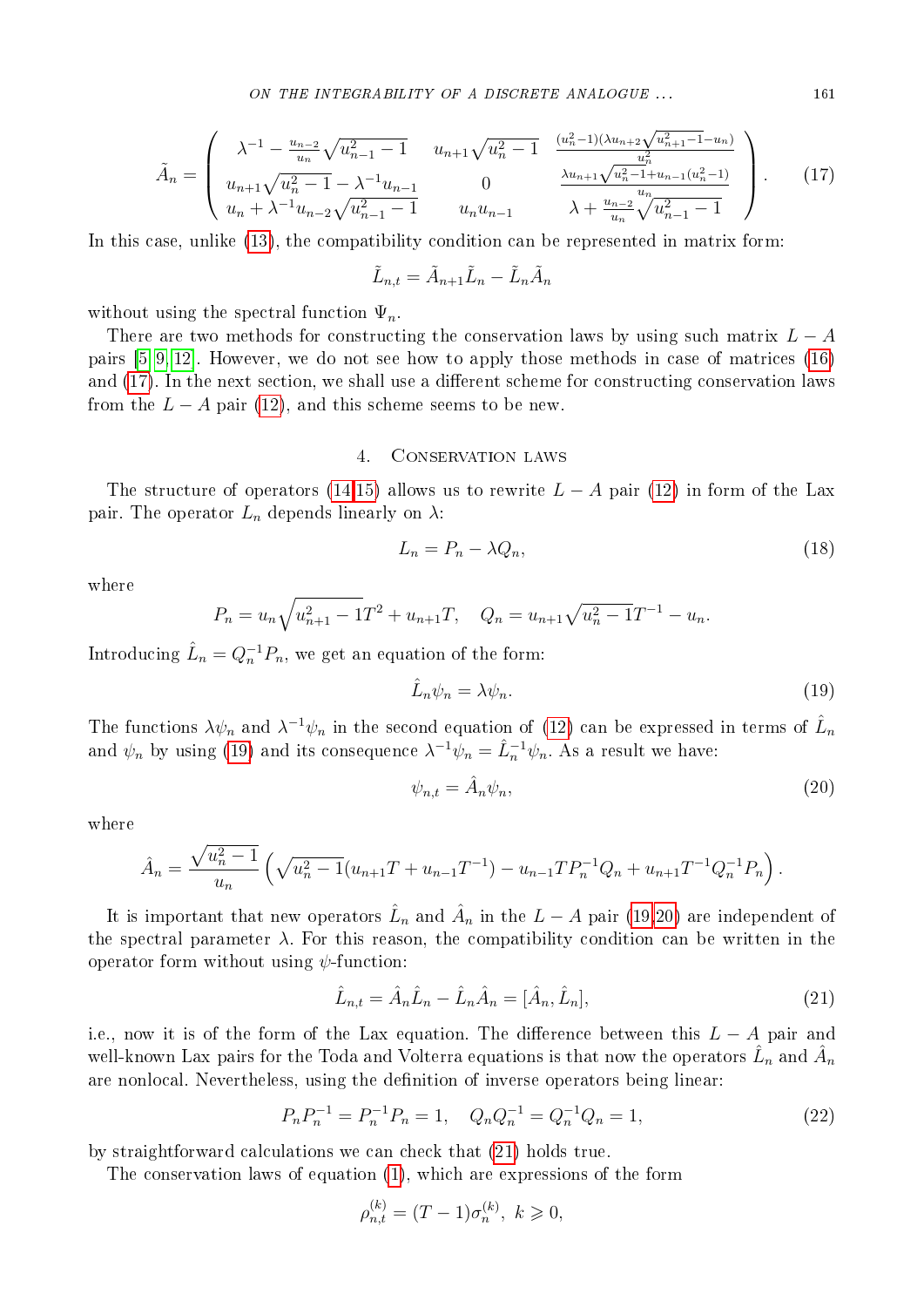can be derived from the Lax equation [\(21\)](#page-3-4), notwithstanding nonlocal structure of the operators  $\hat{L}_n, \hat{A}_n$ , see [\[18\]](#page-6-7). For this we must, first of all, represent the operators  $\hat{L}_n, \ \hat{A}_n$  as formal series in powers of  $T^{-1}$ :

<span id="page-4-1"></span>
$$
H_n = \sum_{k \le N} h_n^{(k)} T^k.
$$
\n
$$
(23)
$$

Formal series of this kind can be multiplied according the rule:

$$
(a_n T^k)(b_n T^j) = a_n b_{n+k} T^{k+j}.
$$

The inverse series can be obtained by definition [\(22\)](#page-3-5), for instance:

$$
Q_n^{-1} = -(1 + q_n T^{-1} + (q_n T^{-1})^2 + \ldots + (q_n T^{-1})^k + \ldots) \frac{1}{u_n}, \quad q_n = \frac{u_{n+1}}{u_n} \sqrt{u_n^2 - 1}.
$$

The series  $\hat{L}_n$  has the second order:

$$
\hat{L}_n = \sum_{k \leq 2} l_n^{(k)} T^k = -(\sqrt{u_{n+1}^2 - 1} T^2 + u_{n+1} u_n T + u_{n+1} u_{n-1} \sqrt{u_n^2 - 1} + \ldots).
$$

The conserved densities  $\rho_n^{(k)}$  of equation [\(1\)](#page-0-0) can be found as:

<span id="page-4-3"></span>
$$
\rho_n^{(0)} = \log l_n^{(2)}, \qquad \rho_n^{(k)} = \text{res } \hat{L}_n^k, \quad k \ge 1,
$$
\n(24)

where the residue of formal series [\(23\)](#page-4-1) is defined by the rule: res  $H_n = h_n^{(0)}$ , see [\[18\]](#page-6-7). The corresponding functions  $\sigma_n^{(k)}$  can easily be found by direct calculations.

In this way below we find the conserved densities  $\hat{\rho}_n^{(k)}$  and then we simplify in accordance with the rule:

$$
\hat{\rho}_n^{(k)} = c_k \rho_n^{(k)} + (T - 1)g_n^{(k)},
$$

where  $c_k$  are constant. First three densities of equation [\(1\)](#page-0-0) read:

$$
\hat{\rho}_n^{(0)} = \log(u_n^2 - 1),
$$
  
\n
$$
\hat{\rho}_n^{(1)} = u_{n+1}u_{n-1}\sqrt{u_n^2 - 1},
$$
  
\n
$$
\hat{\rho}_n^{(2)} = (u_n^2 - 1)(2u_{n+2}u_{n-2}\sqrt{u_{n+1}^2 - 1}\sqrt{u_{n-1}^2 - 1} + u_{n+1}^2u_{n-1}^2)
$$
  
\n
$$
+ u_{n+1}u_{n-1}u_n\sqrt{u_n^2 - 1}(u_{n+2}\sqrt{u_{n+1}^2 - 1} + u_{n-2}\sqrt{u_{n-1}^2 - 1}).
$$

## 5. Discussion of the construction scheme

<span id="page-4-0"></span>In the previous section we have outlined the scheme for constructing the conservation laws by example of equation [\(1\)](#page-0-0). It can easily be generalized for the equations of an arbitrarily high order:

$$
u_{n,t}=F(u_{n+M},u_{n+M-1},\ldots,u_{n-M}).
$$

Assume that such equation has an  $L - A$  pair of the form [\(12\)](#page-2-1) with a linear in  $\lambda$  operator  $L_n$ , and let the operators  $P_n, Q_n$  of [\(18\)](#page-3-6) have the form:

<span id="page-4-2"></span>
$$
R_n = \sum_{k=k_1}^{k_2} r_n^{(k)} T^k, \quad k_1 \leq k_2 \in \mathbb{Z},
$$
\n(25)

with the coefficients  $r_n^{(k)}$  depending on finitely many functions  $u_{n+j}$ . We suppose that

$$
\hat{L}_n = Q_n^{-1} P_n = \sum_{k \le N} l_n^{(k)} T^k
$$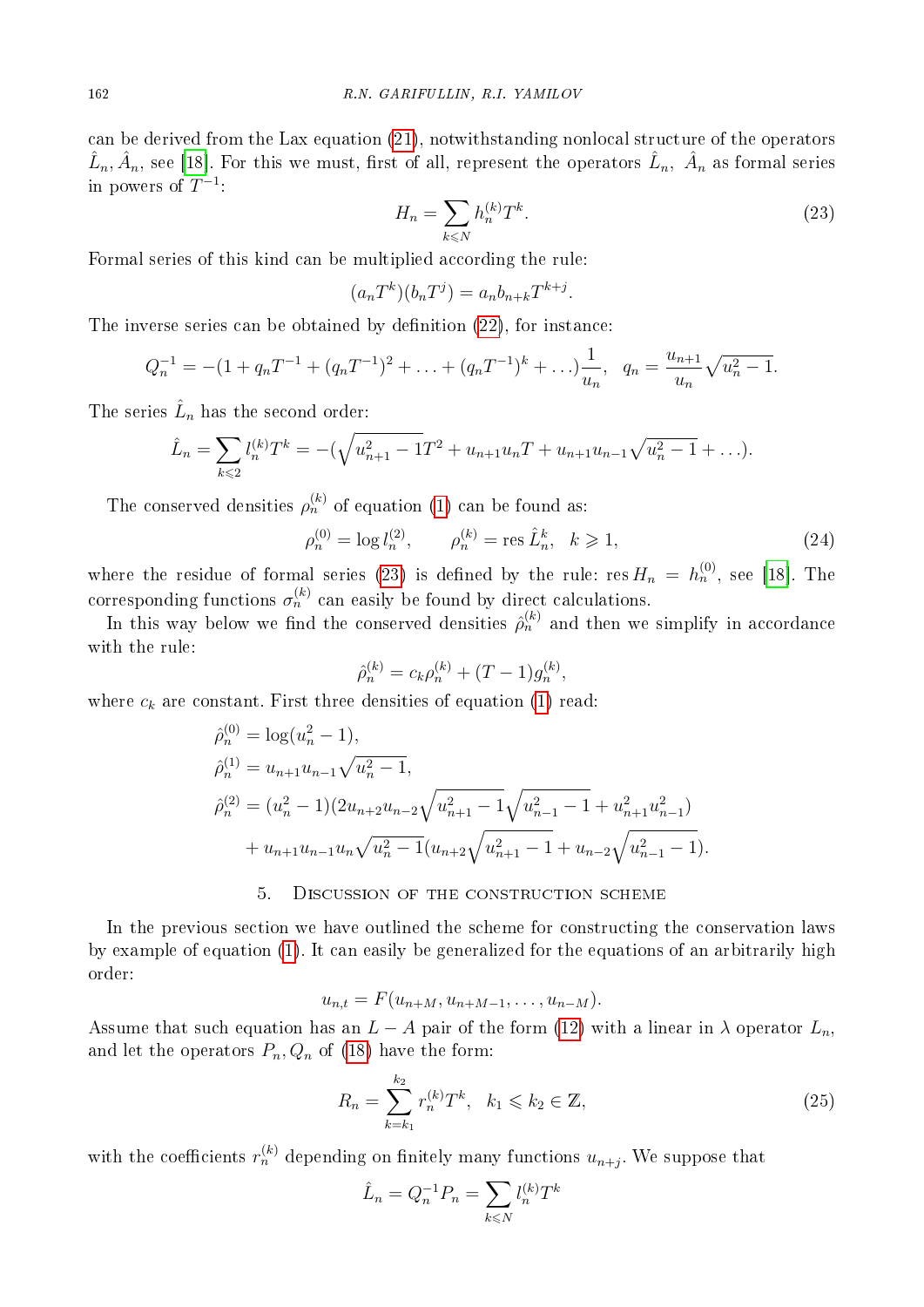has a positive order  $N \geq 1$ . If  $N \leq -1$ , then we change  $\lambda \to \lambda^{-1}$  and introduce  $\tilde{L}_n = P_n^{-1} Q_n$ of a positive order. In the case  $N = 0$ , the scheme does not work.

As  $\lambda^k \psi_n = \hat{L}_n^k \psi_n$  for any integer k, we can consider operators  $A_n$  of the form:

$$
A_n = \sum_{k=m_1}^{m_2} a_n^{(k)} [T] \lambda^k, \ \ m_1 \leq m_2 \in \mathbb{Z},
$$

where  $a_n^{(k)}[T]$  are operators of the form [\(25\)](#page-4-2). Then we can rewrite  $A_n$  as

$$
\hat{A}_n = \sum_{k=m_1}^{m_2} a_n^{(k)} [T] L_n^k = \sum_{k \le \hat{N}} \hat{a}_n^{(k)} T^k.
$$

We are led to Lax equation [\(21\)](#page-3-4) with  $\hat{L}_n, \hat{A}_n$  of form [\(23\)](#page-4-1) and, therefore, we can construct the conserved densities as written above, namely, according [\(24\)](#page-4-3) with the only difference  $\rho_n^{(0)} =$  $\log l_n^{(N)}.$ 

It should be remarked that the scheme can easily be applied to equation [\(5\)](#page-1-1) with the  $L - A$ pair [\[1,](#page-5-1) (15,17)].

In a quite similar way this scheme can also be applied in the continuous case, namely, to PDEs of the form

$$
u_t = F(u, u_x, u_{xx}, \dots, u_{x...x}).
$$

We consider the operators [\(25\)](#page-4-2) with  $D_x$  instead of T, which become the differential operators, where  $D_x$  is the operator of total x-derivative. Besides,  $k_2 \geqslant k_1 \geqslant 0$  and the coefficients  $r_n^{(k)}$ depend on finitely many functions  $u, u_x, u_{xx}, \ldots$  Instead of [\(23\)](#page-4-1) we consider the formal series in powers of  $D_x^{-1}$ . A theory of such formal series and, in particular, the definition of the residue were discussed in [\[13\]](#page-6-8).

#### REFERENCES

- <span id="page-5-1"></span>1. V.E. Adler. On a discrete analog of the Tzitzeica equation  $//$  arXiv:1103.5139.
- <span id="page-5-7"></span>2. V.E. Adler, Integrable Möbius invariant evolutionary lattices of second order  $//$  Funkts. Anal. Pril. 50:4, 13–25 (2016). [Funct. Anal. Appl. 50:4 268–280, (2016).]
- <span id="page-5-8"></span>3. V.G. Drinfel'd, S.I. Svinolupov, V.V. Sokolov. Classification of fifth order evolution equations possessing infinite series of conservation laws // Dokl. AN Ukr. SSR. Ser. A. 10, 8–10 (1985) (in Urkainin).
- <span id="page-5-5"></span>4. A.P. Fordy and J. Gibbons. Factorization of operators I. Miura transformations // J. Math. Phys. 21:10, 2508–2510 (1980).
- <span id="page-5-2"></span>5. R.N. Garifullin, A.V. Mikhailov and R.I. Yamilov. Discrete equation on a square lattice with a nonstandard structure of generalized symmetries  $//$  Teor. Matem. Fiz. 180:1, 17-34 (2014) [Theor. Math. Phys. 180:1, 765–780 (2014)].
- <span id="page-5-3"></span>6. R.N. Garifullin and R.I. Yamilov. Generalized symmetry classification of discrete equations of a class depending on twelve parameters  $// J. Phys. A: Math. Theor. 45:34, 345205 (2012).$
- <span id="page-5-4"></span>7. R.N. Garifullin, R.I. Yamilov and D. Levi. Non-invertible transformations of differential-difference *equations* // J. Phys. A: Math. Theor. 49:37, 37LT01 (2016).
- <span id="page-5-0"></span>8. R.N. Garifullin, R.I. Yamilov, D. Levi. Classification of five-point differential-difference equations // J. Phys. A: Math. Theor.  $50.12$ ,  $125201$  (2017).
- <span id="page-5-9"></span>9. I.T. Habibullin, M.V. Yangubaeva. Formal diagonalization of a discrete Lax operator and conservation laws and symmetries of dynamical systems // Teor. Matem. Fiz. 177:3, 441-467 (2013) [Theor. Math. Phys. 177:3, 1655–1679 (2013).]
- <span id="page-5-6"></span>10. D.J. Kaup. On the inverse scattering problem for cubic eigenvalue problems of the class  $\psi_{xxx}$  +  $6Q\psi_x + 6R\psi = \lambda \psi$  // Stud. Appl. Math. 62:3, 189-216 (1980).